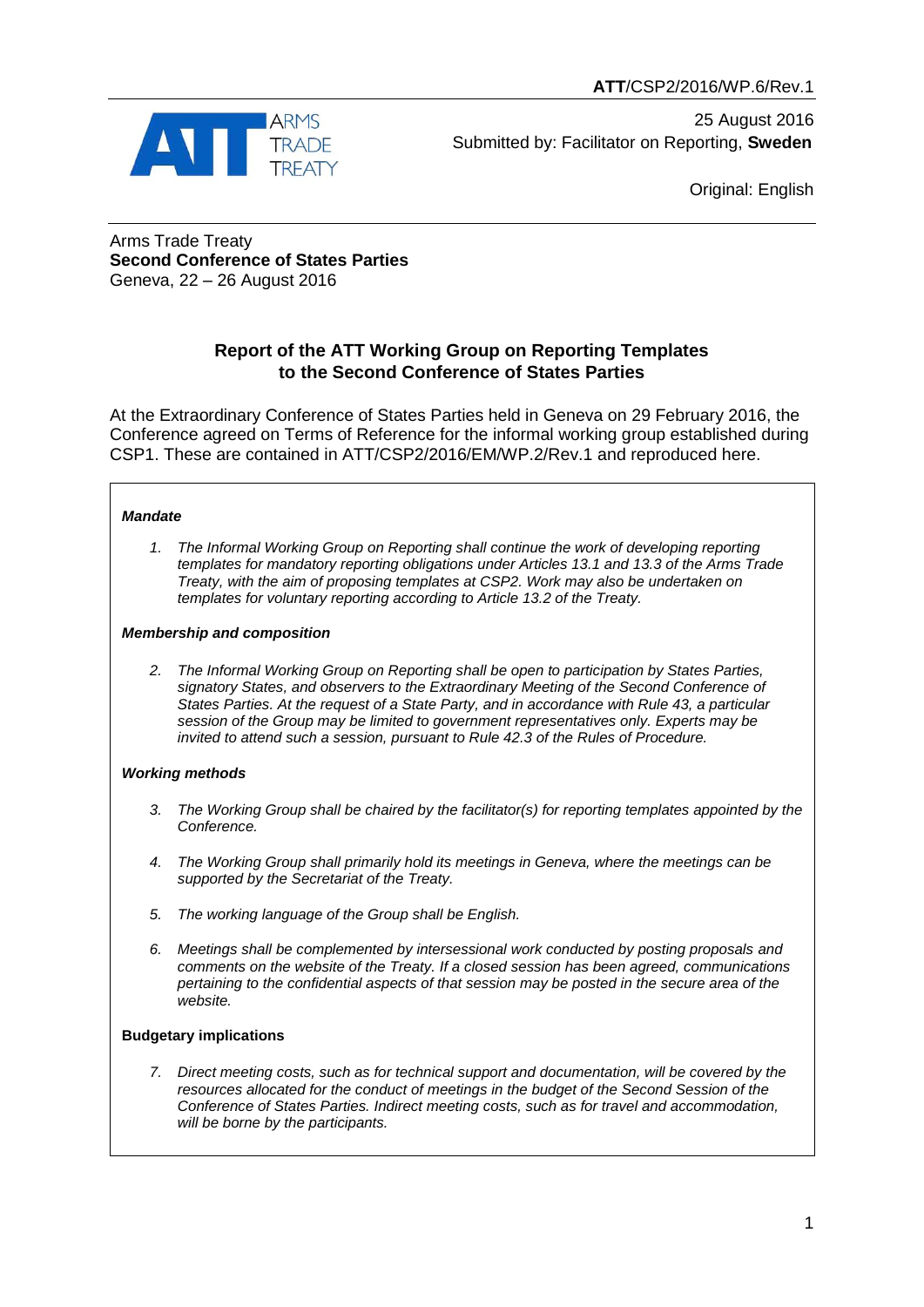## **Facilitation**

Sweden was asked to continue to facilitate the work on reporting templates, and Ambassador Paul Beijer has fulfilled this role in the period leading up to the Second Conference of States Parties.

## **Activities of the Group**

The Working Group has held 3 meetings in Geneva at the seat of the Secretariat, on April 29, June 3 and July 8. One meeting was also held in New York on May 13. Intersessionally, input has been provided by both States Parties and civil society organisations.

### **The purpose and design of reporting templates**

Article 13 of the Arms Trade Treaty contains two mandatory reporting requirements for States Parties: (1) an initial report detailing measures taken to implement the Treaty, and (2) an annual report detailing authorized or actual exports and imports of conventional arms covered under Article 2 (1) of the Treaty.

The discussions regarding reporting obligations both during the negotiating phase and afterwards has shown that reporting can fulfil a number of important purposes:

- an initial report serves to demonstrate a State Party's commitment to the Treaty and ability to fulfil the obligations undertaken. It also provides examples of different approaches to implementing Treaty obligations at the national level, thereby serving as food for thought input to national implementation work and in the longer term perhaps to the development of guidance for acceding States.
- an annual report serves to demonstrate a State Party's adherence to Treaty obligations regarding the responsible regulation of the international transfer of controlled items. It also allows States Parties to enhance their awareness of arms flows in their own regions and globally. Such transparency has a confidence-building effect, acts as an early warning signal of potential conflict risks and can serve to strengthen conflict-prevention efforts. The information generated by annual reports also represents valuable input to the risk assessment processes of national licensing systems.

Without prejudice to the right of States Parties to submit their reports according to Article 13 in any form they deem appropriate, reporting in a standardized format may help to achieve all these positive effects by making different national reports more comparable and easier to use for analytical purposes at the national level. Use of a template also provides assurance that reporting obligations are being fulfilled in a manner that will not be challenged.

A carefully constructed template for the initial report, one that adequately reflects the different obligations contained in the Treaty, also provides individual States Parties with a diagnostic tool for assessing the compliance of their national control systems at any given point in time.

At the same time, a balance needs to be struck between the utility of information gathered through a template and the effort required at the national level to produce a report. The need to limit the demands on national resources has been addressed in several different ways: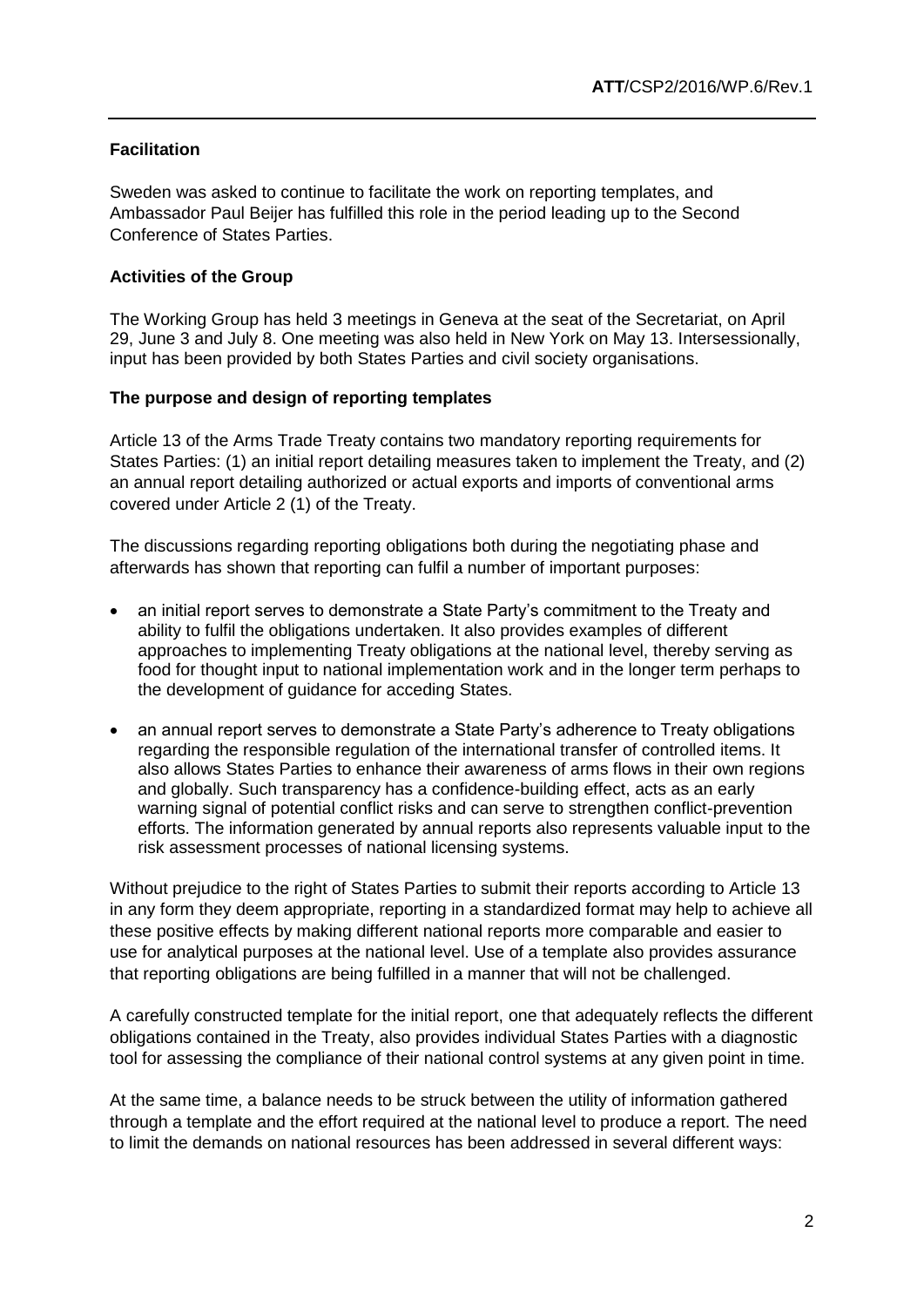- A template in itself simplifies reporting work at the national level: individual States Parties are saved the effort of devising a format of their own.
- Requirements for an excessive level of detail have been avoided, since further detail can also be provided as the need arises in work under the Treaty.
- A tick-box approach has been employed in the initial report, allowing a State Party to complete its report quickly and simply, providing the minimum of information necessary to demonstrate national compliance with obligations under the Treaty. At the same time, ample scope exists in the template for the voluntary provision of further information on different aspects of a national system.
- Use of the initial reporting template also for the provision of updates reflecting new measures undertaken at the national level has been foreseen, through the incorporation of the necessary 'flags'.

## **The Initial Reporting Template**

Article 13.1 of the Treaty (in full) specifies that:

*"Each State Party shall, within the first year after entry into force of this Treaty for that State Party, in accordance with Article 22, provide an initial report to the Secretariat of measures undertaken in order to implement this Treaty, including national laws, national control lists and other regulations and administrative measures. Each State Party shall report to the Secretariat on any new measures undertaken in order to implement this Treaty, when appropriate. Reports shall be made available, and distributed to States Parties by the Secretariat."*

The provisional initial reporting template presented at CSP1 has undergone four revisions on the basis of input from participants in the Working Group process. It is attached to this report as Annex 1. The Working Group recommends that the Conference of States Parties approves this template. The following wording is proposed for consideration at CSP2:

Noting that a template may facilitate their reporting task as well as subsequent use of the information contained therein in Treaty work, States Parties endorse the initial reporting template contained in Annex 1 of (document of reference) and recommend its use by States Parties in compiling their initial reports in accordance with Article 13.1 of the Treaty.

The initial reporting template, as well as the associated procedures for making it available and for receiving reports, will be kept under review by the States Parties in order to benefit from the practical experiences gained from its use.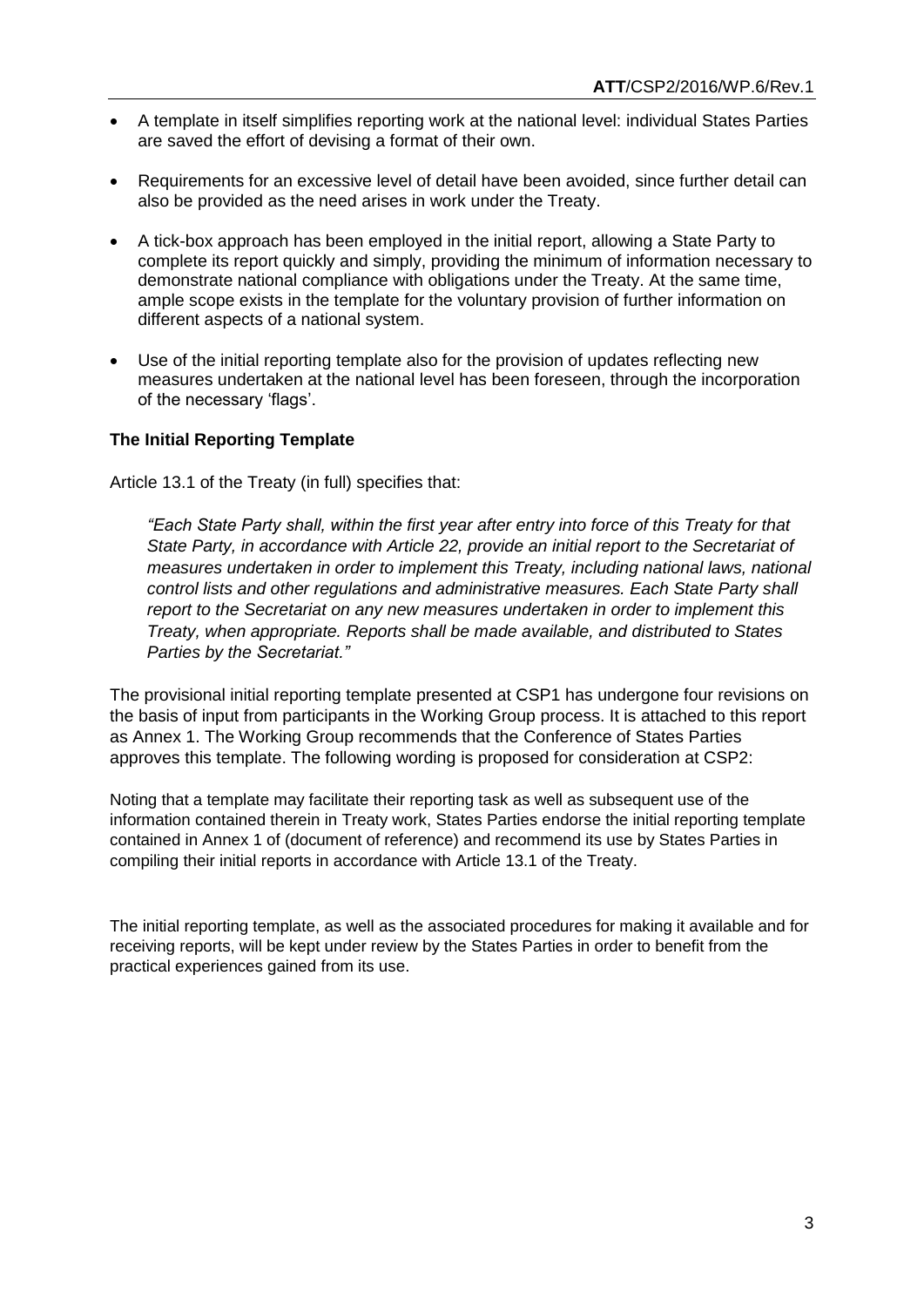## **The Annual Reporting Template**

Article 13.3 of the Treaty (in full) specifies that:

*"Each State Party shall submit annually to the Secretariat by 31 May a report for the preceding calendar year concerning authorized or actual exports and imports of conventional arms covered under Article 2 (1). Reports shall be made available, and distributed to States Parties by the Secretariat. The report submitted to the Secretariat may contain the same information submitted by the State Party to relevant United Nations frameworks, including the United Nations Register of Conventional Arms. Reports may exclude commercially sensitive or national security information."*

The provisional annual reporting template presented at CSP1 has undergone three revisions on the basis of input from participants in the Working Group process. It is attached to this report as Annex 2. The Working Group recommends that the Conference of States Parties approves this template. The following wording is proposed for consideration at CSP2:

Noting that a template may facilitate their reporting task as well as subsequent use of the information contained therein in Treaty work, States Parties endorse the annual reporting template contained in Annex 2 of (document of reference) and recommend its use by States Parties in compiling their annual reports in accordance with Article 13.3 of the Treaty.

The annual reporting template, as well as the associated procedures for making it available and for receiving reports, will be kept under review by the States Parties in order to benefit from the practical experiences gained from its use.

### **Issues related to initial reporting deadlines for new States Parties**

At the request of the Chair of CSP2, the Working Group also considered two issues related to initial reporting deadlines for new States Parties.

The first concerns the initial report deadline and a group of 8 States Parties that ratified the Treaty in the period between the attainment of 50 ratifications according to Article 22(1) and the entry into force of the Treaty. Due to the wording of the entry into force provisions, this group of States Parties did not get as much time to prepare their initial reports as other States Parties ratifying the Treaty before or after this point in time. The group concluded that a decision by the States Parties to correct this oversight would not have any practical impact. It therefore proposes that States Parties at CSP2 go no further than to take note of the issue as described in the working paper presented to the Working Group (ATT/CSP2/2016/WP.5*)*.

The second concerns the first annual report of a States Party. The wording of the relevant Treaty provision (Article 13.3) mandates that reporting should cover a calendar year, but provides no guidance as to whether (depending on when in a calendar year the treaty entered into force for a given States Party) a first annual report should cover also a period before treaty obligations entered in force for that State Party, or alternatively cover only a part of that first calendar year. In the template work leading up to CSP1 an informal agreement was reached that a States Party's first annual report should cover the first complete calendar year after entry into force for that State Party. This agreement was never formalized since the annual template was not adopted at CSP1. At the same time, the Working Group notes the utility of providing clear guidance to forthcoming States Parties on